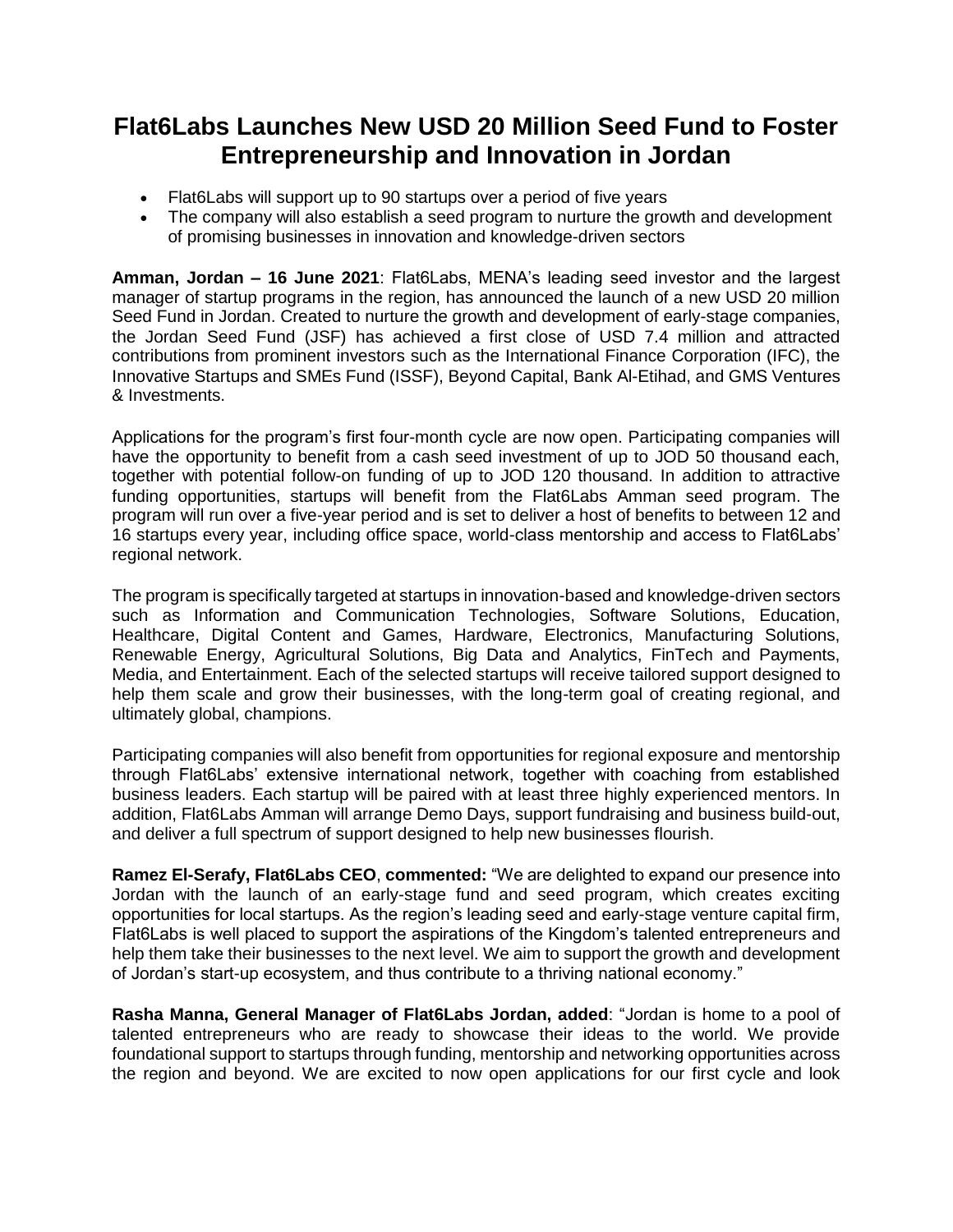forward to starting work with Jordan's most promising startups in the very near future to help them effectively scale and grow their business."

"ISSF has been mandated to improve the Jordanian entrepreneurial ecosystem through acting as a fund of funds and through facilitating the creation of new funds to serve the investment needs of entrepreneurs and start-ups along their journey towards success. Flat6Labs fills an important gap and role by providing studied equity capital starting from seed stage accompanied by competent hands-on incubation and mentoring which will facilitate speedier and more focused growth in the investments they make," said **Laith Al-Qassem, CEO at ISSF**.

"Jordan is an attractive market for entrepreneurship and early-stage capital given its young and increasingly urban population, high rates of technology adoption, and increasing government support," said **Abdullah Jefri, IFC's Country Manager for the Levant**. "Addressing the funding gaps will help build a robust startup ecosystem to tap into this potential and spur innovation and economic growth in Jordan and the region."

Launched in 2011, Flat6Labs has grown to become the MENA region's leading startup accelerator managing seed funds with a total AUM of more than \$85 million. The company has run over 40 seed program cycles, funding the creation and seeding of more than 320 companies. Approximately 40% of Flat6Labs' graduating companies have succeeded in securing follow-on rounds of funding from regional and global institutions and individuals at higher valuations, translating to an unrealized IRR in excess of 25%.

Applications for the Flat6Labs Amman Seed Program are open now. To find out more, please visit [www.flat6labs.com/apply](http://www.flat6labs.com/apply)

## **-Ends-**

## **About Flat6Labs**

Flat6Labs is the MENA region's leading seed and early-stage venture capital firm, currently running the most renowned startup programs in the region. Annually, Flat6Labs invests in more than 100 innovative and technology-driven startups enabling thousands of passionate entrepreneurs to achieve their daring ambitions and ultimately becoming their institutional cofounders.

Flat6Labs manages a number of seed funds with a total AUM in excess of \$85M. More than 25 leading institutions have invested into the Flat6Labs managed fund. Alongside investments, Flat6Labs' startup programs, executed to cater specifically to the needs of innovative entrepreneurs, help them accelerate their growth by providing them with a plethora of support services and connecting them to unparalleled opportunities with an expansive network comprising hundreds of business mentors, investors and corporates.

Launched and headquartered in Cairo since 2011, Flat6Labs has multiple offices across the region; with ongoing plans to expand into other emerging markets.